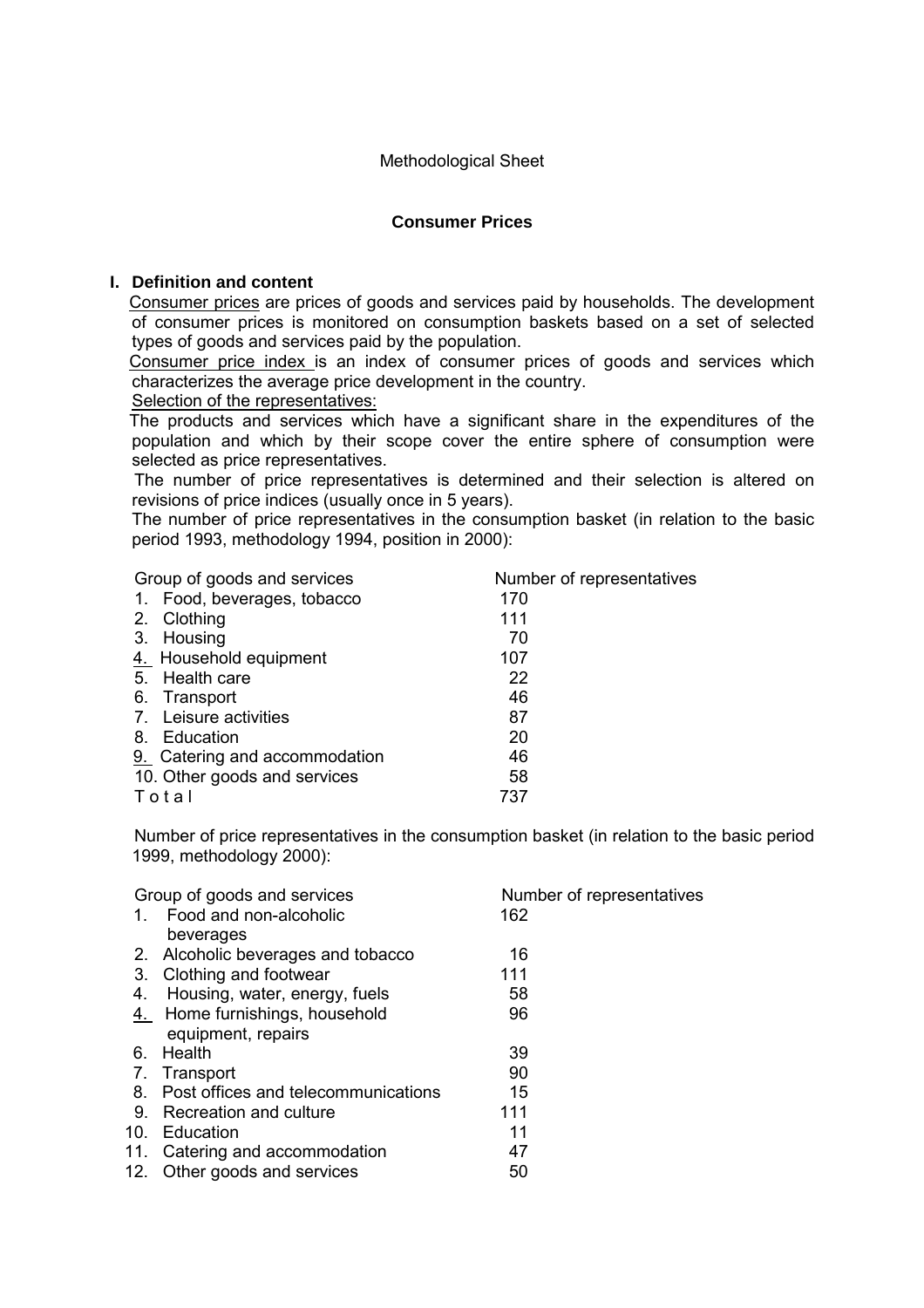# $Total \t\t 775$

# **II. Sources and methodology of ascertainment**

The prices of the individual types of goods and services are ascertained by the staff of the statistical bodies directly in the selected outlets and service establishments (approximately 10,000 places) in 41 selected districts throughout the ČR and in the capital city of Prague on a monthly basis. The survey is carried out in the second decade of the respective month. The prices ascertained are used for the calculation of the average price for the CR with respect to the individual representatives.

## **III. Break-down**

Since 2001 the total consumer price index is broken down according to the international classification of end household consumption (COICOP) into 12 basic groups. Until 2000 a break-down into 10 basic groups was used.

Break-down until 2000

- 1. Food, beverages, tobacco
	- includes all foodstuffs, alcoholic and non-alcoholic beverages, and tobacco products.
- 2. Clothing
	- includes all textile goods, ready-made clothes, footwear, incl. repairs and custom manufacturing of these parts of clothing.
- 3. Housing
	- includes rent, payments for the use of flats of housing cooperatives, services connected with the use of a flat, products and services for ordinary maintenance of flats, water supply, all types of energy (electricity, gas, heat), solid fuels, insurance of the flat and the house.
- 4. Household equipment
	- includes furniture, home furnishings, textiles for the home, bed and table linen, household appliances, washing and cleaning products, dishes and other household utensils, services of cleaning-shops, laundries and repairs of household appliances.
- 5. Health care

 - includes pharmaceutical and sanitary products, dental products, services of opticians, services of physicians, spa treatment.

- 6. Transport
	- includes personal means of transport, incl. repairs and spare parts, insurance, fuels, public transport (rail transport, bus service, local transport, air transport).
- 7. Leisure activities
	- includes radio and television sets, tape recorders, incl. repairs, books, magazines, toys, musical instruments, stationery, sports utensils, cultural services, sports activities, recreation in the CR and recreation abroad.
- 8. Education
	- includes all levels of education, language teaching, textbooks, school board, transport to school, accommodation in a boarding house or in a university college.
- 9. Catering and accommodation
	- includes meals and beverages in restaurants, meals in canteens, accommodation in hotels, tourists hostels and camps.
- 10. Other goods and services
	- includes personal care services, cosmetic products, electrical appliances for personal care, jewels, watches, personal accessories, fancy leather goods, communications, social and financial services *et alia*.

Break-down since 2000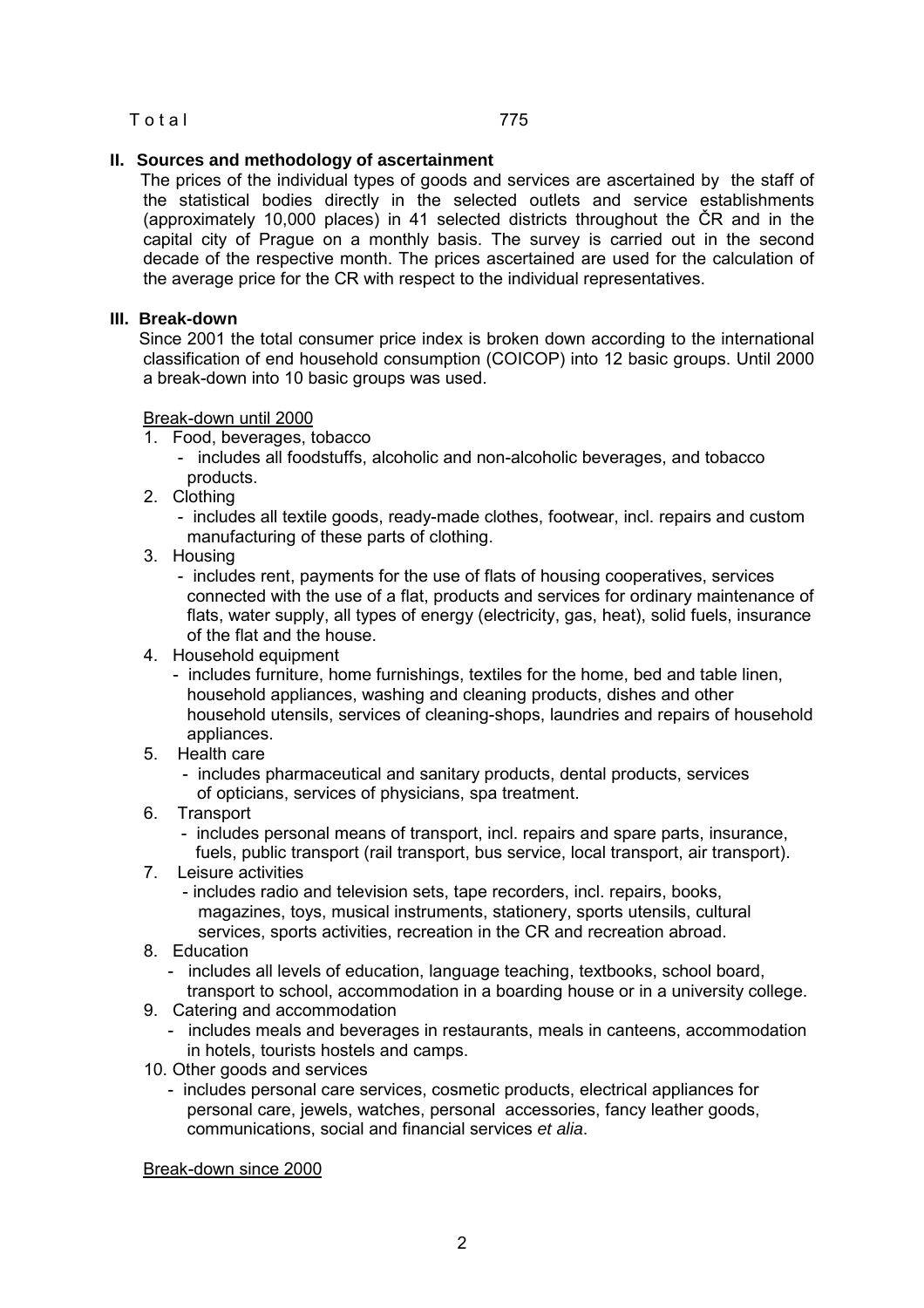- 1. Food and non-alcoholic beverages
	- comprises all foodstuffs, including non-alcoholic beverages.
- 2. Alcoholic beverages and tobacco
	- includes alcoholic beverages and tobacco products.
- 3. Clothing and footwear
	- includes all textile goods, ready-made clothes, incl. repairs.
- 4. Housing, water, energy, fuel
	- includes rent, payments for the use of cooperative flats, services connected with the use of flats, products and services for ordinary maintenance of flats, water supply, all types of energy (electricity, gas, heat), solid fuels.
- 5. Home furnishings, household equipment, repairs
	- includes furniture and home furnishings, textiles for the home, bed and table linen, household appliances, washing and cleaning products, dishes and other household utensils, services of cleaning-shops, laundries and repairs of household appliances.
- 6. Health
	- includes pharmaceutical and sanitary products, dental products, services of opticians, services of physicians, spa treatment.
- 7. Transport
	- includes personal means of transport, incl. repairs and spare parts, insurance, fuels, public transport (rail transport, bus service, local transport, air transport), transport of pupils and students.
- 8. Post offices and telecommunications
	- includes postal services, telephone sets (mobile telephones) and telephone services.
- 9. Recreation and culture
	- includes radio and television sets, incl. repairs, tape recorders, books, magazines, toys, musical instruments, stationery, sports utensils, cultural services, sports activities, recreation in the CR and recreation abroad.
- 10. Education
	- includes all levels of education, incl. language teaching.
- 11. Catering and accommodation
	- includes meals and beverages in restaurants, lunches in canteens, board of pupils and students, accommodation in hotels, tourist hostels, holiday homes, in hostels or university colleges.
- 12. Other goods and services
	- includes personal care services, electrical appliances for personal care, cosmetic products, jewels, watches, fancy leather goods, insurance (of persons, flats, houses, cars), social and financial services, administrative charges.

# **III. Method of calculation**

The customer price indices are calculated as selection indices, i.e. from the prices ascertained for the selected representatives (of goods and services) monitored in a set of selected reporting units.

The individual price indices of the representatives are aggregated into total indices of groups of representatives and subsequently into a total index of the entire set.

The aggregation is carried out in the form of a weighted arithmetic average of the individual indices, where the values of household expenditures in the basic year, i.e. in 1993 and after the revision in 1999, are used as constant weights.

The average prices of the representatives for the CR are calculated as a weighted arithmetic average of the prices for the regions on the basis of the weights - the medium number of inhabitants of the region in 1993 (after the revision in 1999). The average prices of the representatives for the regions are calculated as a non-weighted arithmetic average of the prices ascertained in the respective region.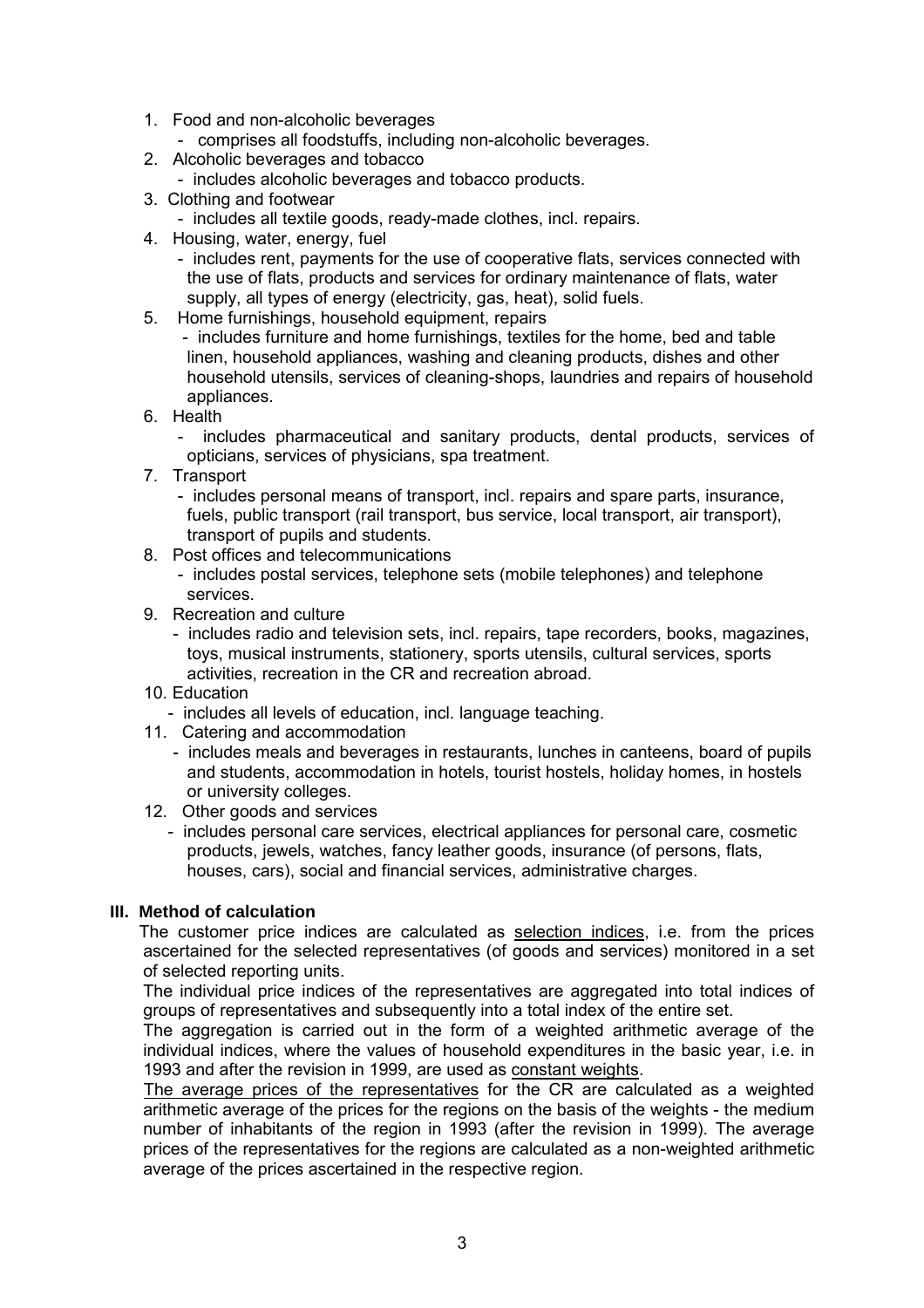The calculation of the consumer price index is carried out on constant weights according to the Laspeyres formula:

$$
I_{1/0} = \frac{\sum \frac{p_1}{p_0} p_0 q_0}{\sum p_0 q_0} \cdot 100
$$

 $p_1$  - price of the goods (service) in the period under review (in the current period)

 $p_0$  - price of the goods (service) in the basic period

 $p_0$  - constant weight - household expenditures for the goods (service) in the basic period

 $p_0q_0$  – individual index of the price of a certain type of goods or service

The Laspeyres formula with constant weights which is used measures the so-called "net" price changes" i.e. the changes which are not influenced by a change in the structure, assortment and quantity.

The basic period for the calculation of the indices in the years 1994-2000 was the weights in the year 1993 and the prices of December 1993. (In the case of representatives of fresh fruit, vegetables and potatoes the basic period was the average prices of the year 1993.)

The basic period after the revision, for the period  $2001 - 2005$ , is the weights in the year 1999 and the prices of December 1999. (In the case of representatives of fresh fruit, vegetables and potatoes the basic period is the average prices of the year 2000.) Periodicity of monitoring: monthly

The indices published in the database are the following:

Period: 1994 - 2000 Period: 2001 - 2005

a) December 1993 = 100 December 1999 = 100 b) same period of last year =  $100$  same period of last year =  $100$ c) previous month  $= 100$  previous month  $= 100$ d) 1994 average = 100 2000 average = 100

Net inflation is calculated on the basis of an incomplete consumption basket from which the items with regulated prices influenced by other administrative measures are eliminated. The items in the case of which price changes occur by virtue of tax adjustments, remain part of the consumption basket, the influence of tax adjustments, however, is eliminated.

# **V. Change in methodology**

 Revisions of the price indices were carried out, and the following years were set down as the basic, "zero" periods:

1993 1999

Within the framework of the revision implemented in 2000 a change in the rounding off of the price indices occurred. Before the revision month-on-month changes and year-onyear changes were calculated from an index rounded off to two decimal places. After the revision they are calculated from an index rounded off to one decimal place.

Apart from the revisions no significant changes to the methodology are carried out. Substitutions of the representatives are implemented to a limited extent on an ongoing basis.